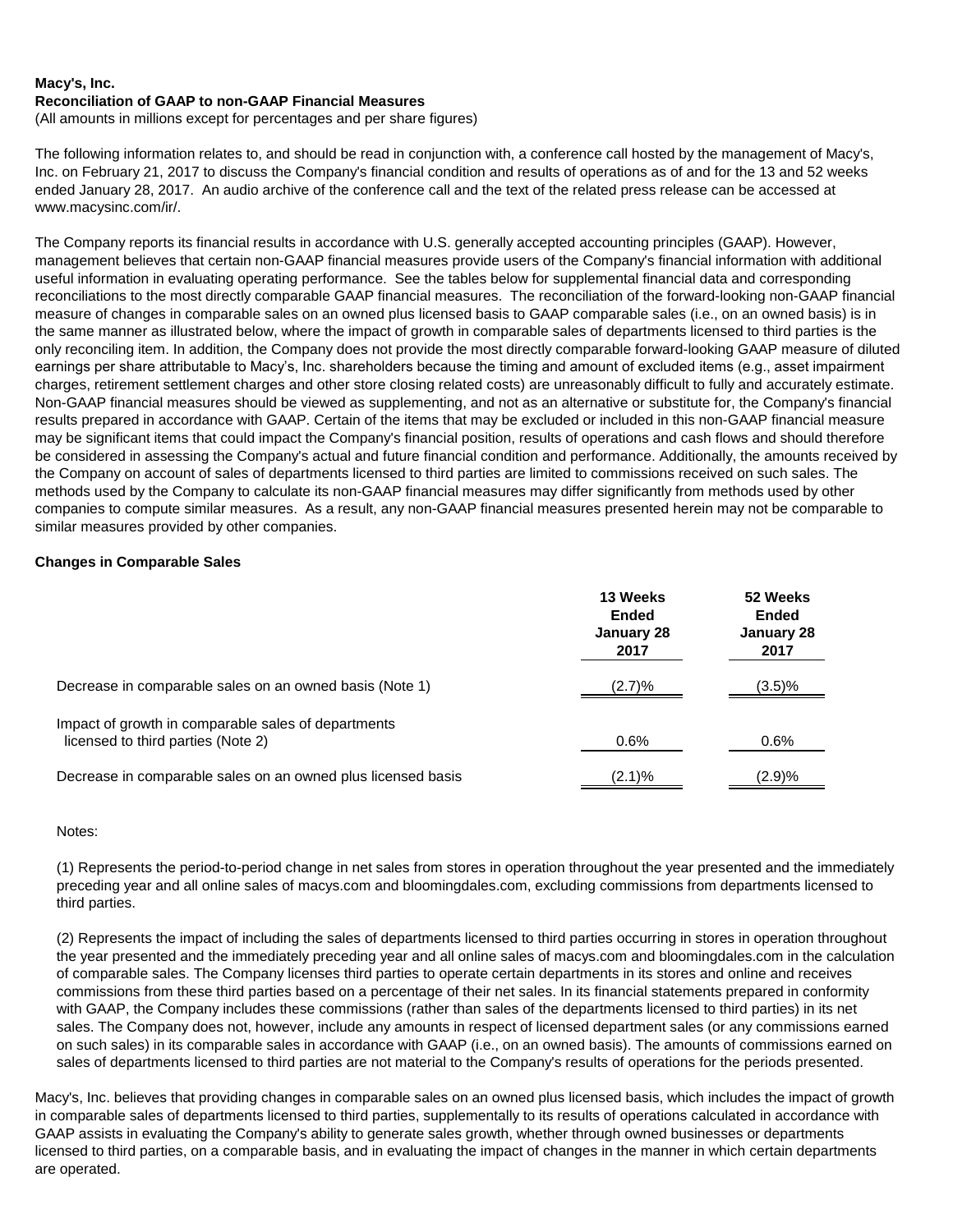(All amounts in millions except for percentages and per share figures)

#### **Diluted earnings per share, excluding certain items**

|                                                                                                                                                                       | 13 Weeks<br><b>Ended</b><br>January 28<br>2017 |    | 13 Weeks<br><b>Ended</b><br>January 30<br><u> 2016</u> |  |
|-----------------------------------------------------------------------------------------------------------------------------------------------------------------------|------------------------------------------------|----|--------------------------------------------------------|--|
| Most comparable GAAP measure:<br>Diluted earnings per share attributable to<br>Macy's, Inc. shareholders                                                              | 1.54                                           |    | 1.73                                                   |  |
| Non-GAAP measure:<br>Diluted earnings per share attributable to<br>Macy's, Inc. shareholders                                                                          | \$<br>1.54                                     | \$ | 1.73                                                   |  |
| Add back the pre-tax impact of impairments, store closing<br>and other costs                                                                                          | 0.75                                           |    | 0.56                                                   |  |
| Add back the pre-tax impact of settlement charges                                                                                                                     | 0.05                                           |    |                                                        |  |
| Deduct the income tax impact of impairments, store closing<br>and other costs and settlement charges                                                                  | (0.32)                                         |    | (0.20)                                                 |  |
| Diluted earnings per share attributable to Macy's, Inc.<br>shareholders, excluding the impact of impairments,<br>store closing and other costs and settlement charges | \$<br>2.02                                     | S  | 2.09                                                   |  |

Management believes that providing a measure of diluted earnings per share attributable to Macy's, Inc. shareholders excluding the impact of impairments, store closing and other costs and settlement charges is a useful measure to assist the reader in evaluating the Company's ability to generate earnings and that providing such a measure will allow investors to more readily compare the earnings referred to in the press release to the earnings reported by the Company in past and future periods. Management believes that excluding the impact of impairments, store closing and other costs and settlement charges from the calculation of this measure is particularly useful where the amounts of such items are not consistent in the periods presented.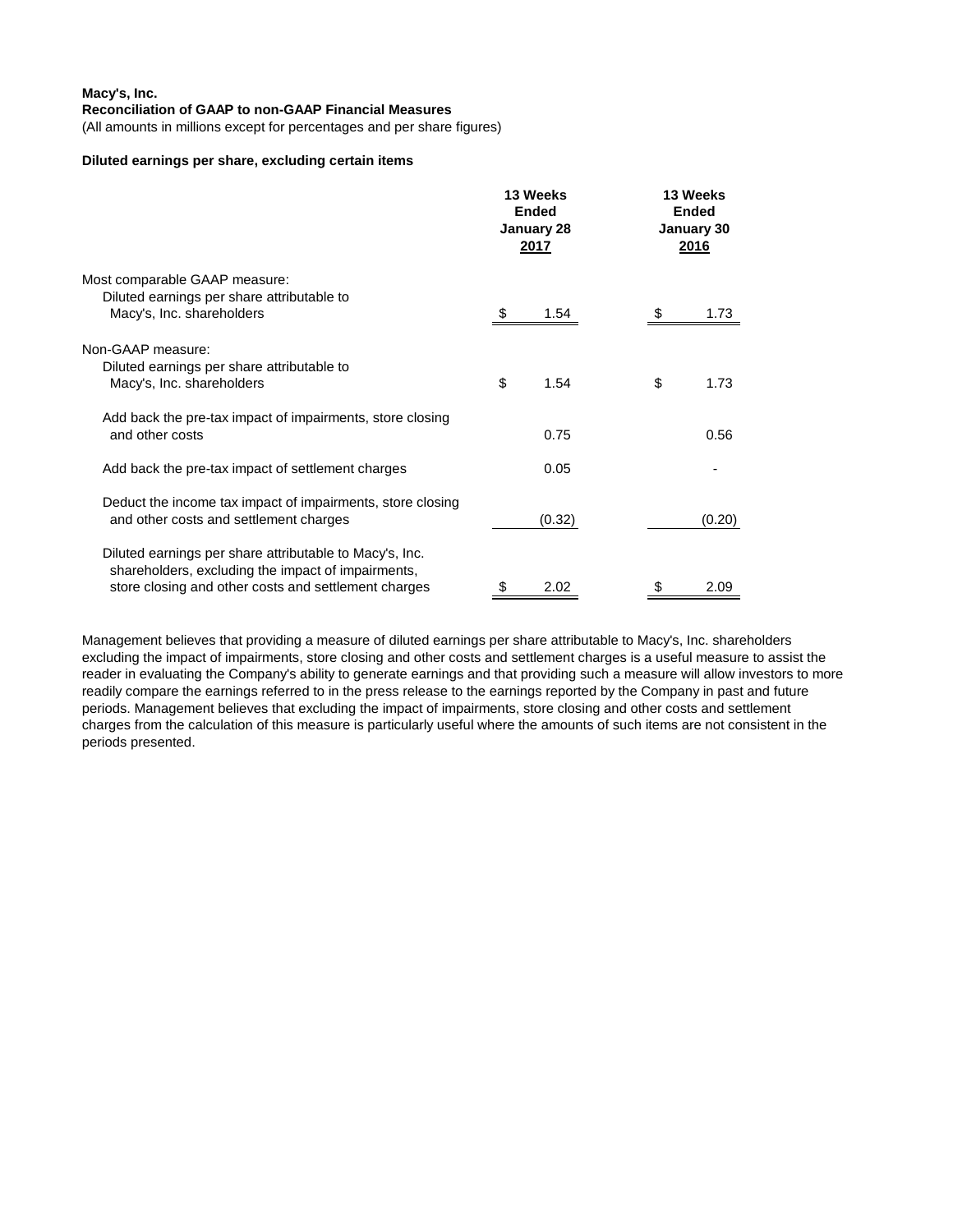(All amounts in millions except for percentages and per share figures)

#### **Diluted earnings per share, excluding certain items**

|                                                                                                                                                                       | 52 Weeks<br><b>Ended</b><br>January 28<br>2017 |    | 52 Weeks<br><b>Ended</b><br>January 30<br><u> 2016</u> |  |
|-----------------------------------------------------------------------------------------------------------------------------------------------------------------------|------------------------------------------------|----|--------------------------------------------------------|--|
| Most comparable GAAP measure:<br>Diluted earnings per share attributable to<br>Macy's, Inc. shareholders                                                              | 1.99                                           |    | 3.22                                                   |  |
| Non-GAAP measure:<br>Diluted earnings per share attributable to<br>Macy's, Inc. shareholders                                                                          | \$<br>1.99                                     | \$ | 3.22                                                   |  |
| Add back the pre-tax impact of impairments, store closing<br>and other costs                                                                                          | 1.54                                           |    | 0.86                                                   |  |
| Add back the pre-tax impact of settlement charges                                                                                                                     | 0.31                                           |    |                                                        |  |
| Deduct the income tax impact of impairments, store closing<br>and other costs and settlement charges                                                                  | (0.73)                                         |    | (0.31)                                                 |  |
| Diluted earnings per share attributable to Macy's, Inc.<br>shareholders, excluding the impact of impairments,<br>store closing and other costs and settlement charges | \$<br>3.11                                     | S  | 3.77                                                   |  |

Management believes that providing a measure of diluted earnings per share attributable to Macy's, Inc. shareholders excluding the impact of impairments, store closing and other costs and settlement charges is a useful measure to assist the reader in evaluating the Company's ability to generate earnings and that providing such a measure will allow investors to more readily compare the earnings referred to in the press release to the earnings reported by the Company in past and future periods. Management believes that excluding the impact of impairments, store closing and other costs and settlement charges from the calculation of this measure is particularly useful where the amounts of such items are not consistent in the periods presented.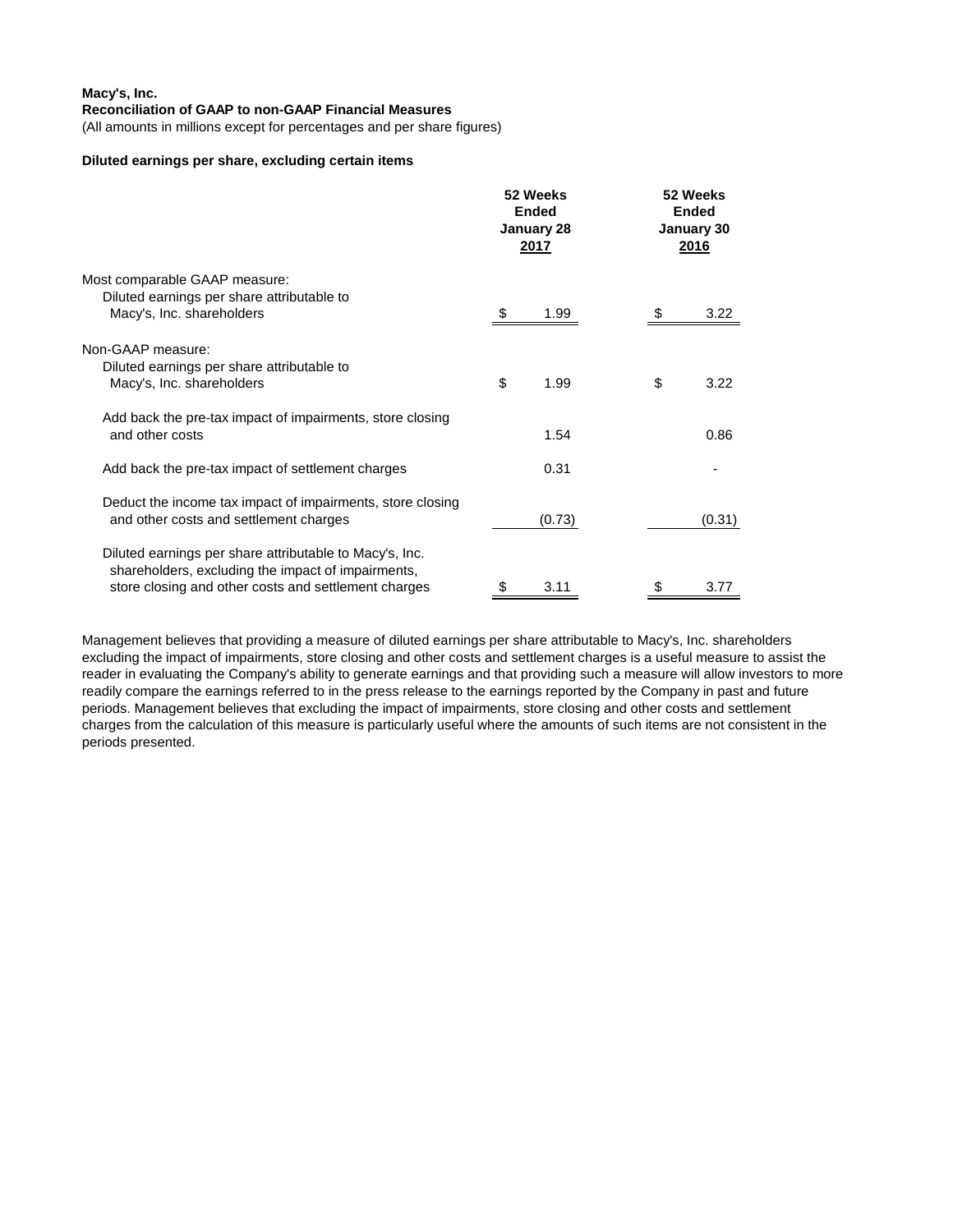(All amounts in millions except for percentages and per share figures)

# **Operating income and operating income as a percent to net sales, excluding certain items**

|                                                                                                            |    | 13 Weeks<br><b>Ended</b><br>January 28<br>2017 |  | 13 Weeks<br><b>Ended</b><br>January 30<br>2016 |       |
|------------------------------------------------------------------------------------------------------------|----|------------------------------------------------|--|------------------------------------------------|-------|
| Most comparable GAAP measure:<br>Net sales                                                                 | \$ | 8,515                                          |  | S                                              | 8,869 |
| Operating income                                                                                           |    | 815                                            |  |                                                | 936   |
|                                                                                                            |    | 9.6%                                           |  |                                                | 10.6% |
| Non-GAAP measure:<br>Net sales                                                                             | S  | 8,515                                          |  |                                                | 8,869 |
| Operating income                                                                                           | \$ | 815                                            |  | \$                                             | 936   |
| Add back the impact of impairments, store closing and<br>other costs                                       |    | 230                                            |  |                                                | 177   |
| Add back the impact of settlement charges                                                                  |    | 17                                             |  |                                                |       |
| Operating income, excluding impact of impairments,<br>store closing and other costs and settlement charges | S  | 1,062                                          |  | S                                              | 1,113 |
|                                                                                                            |    | 12.5%                                          |  |                                                | 12.6% |

Management believes that operating income and operating income as a percent to net sales, excluding the impact of impairments, store closing and other costs and settlement charges are useful measures in evaluating the Company's ability to generate earnings. Management believes that excluding these costs from the calculation of these measures is particularly useful where the amounts of such items are not consistent in the periods presented.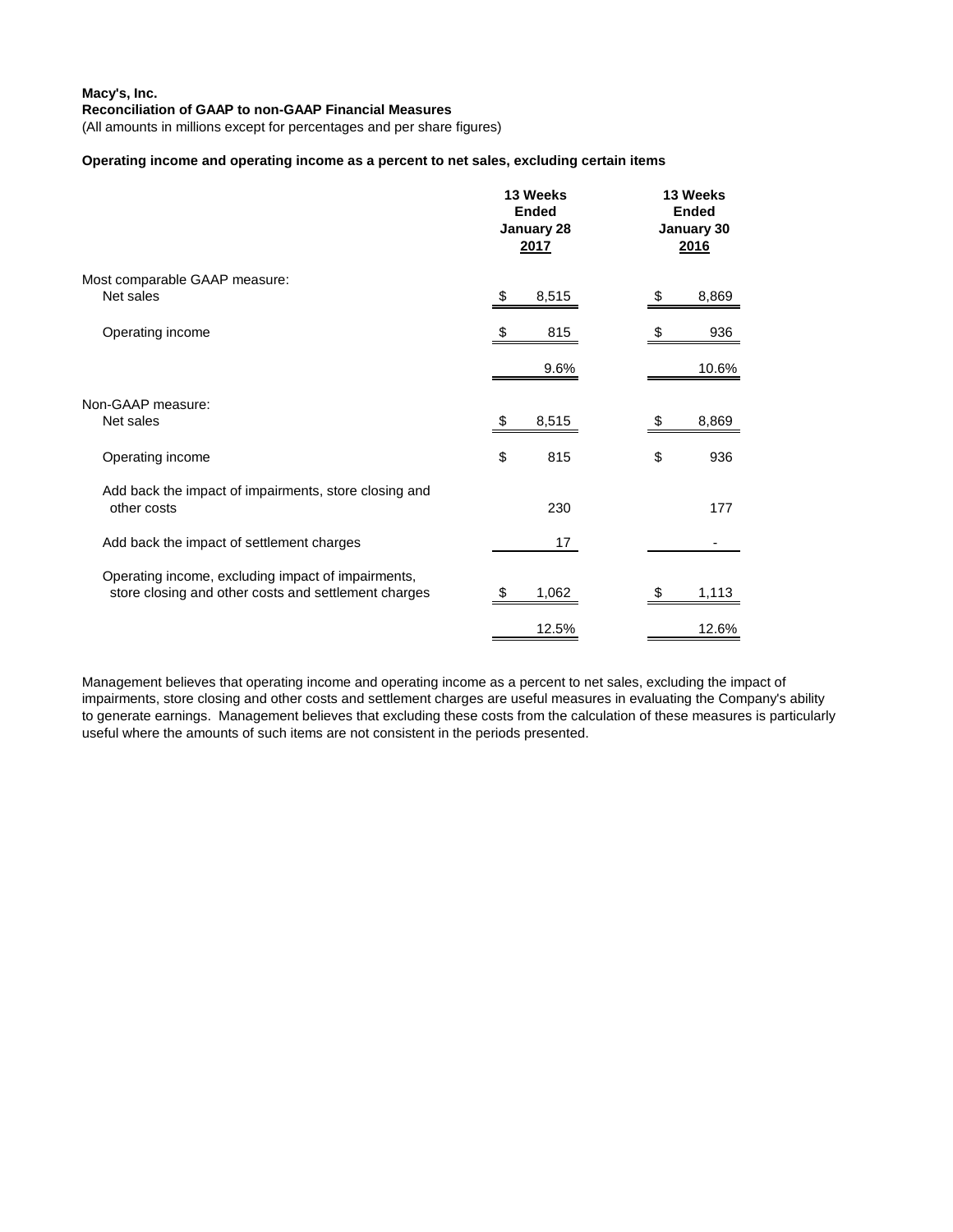(All amounts in millions except for percentages and per share figures)

# **Operating income and operating income as a percent to net sales, excluding certain items**

|                                                                                                            | 52 Weeks<br><b>Ended</b><br>January 28<br>2017 |               |
|------------------------------------------------------------------------------------------------------------|------------------------------------------------|---------------|
| Most comparable GAAP measure:<br>Net sales                                                                 | 25,778<br>\$.                                  | 27,079<br>\$. |
| Operating income                                                                                           | 1,315                                          | 2,039         |
|                                                                                                            | 5.1%                                           | 7.5%          |
| Non-GAAP measure:<br>Net sales                                                                             | 25,778<br>S                                    | 27,079        |
| Operating income                                                                                           | \$<br>1,315                                    | \$<br>2,039   |
| Add back the impact of impairments, store closing and<br>other costs                                       | 479                                            | 288           |
| Add back the impact of settlement charges                                                                  | 98                                             |               |
| Operating income, excluding impact of impairments,<br>store closing and other costs and settlement charges | 1,892<br>S                                     | 2,327<br>S    |
|                                                                                                            | 7.3%                                           | 8.6%          |

Management believes that operating income and operating income as a percent to net sales, excluding the impact of impairments, store closing and other costs and settlement charges are useful measures in evaluating the Company's ability to generate earnings. Management believes that excluding these costs from the calculation of these measures is particularly useful where the amounts of such items are not consistent in the periods presented.